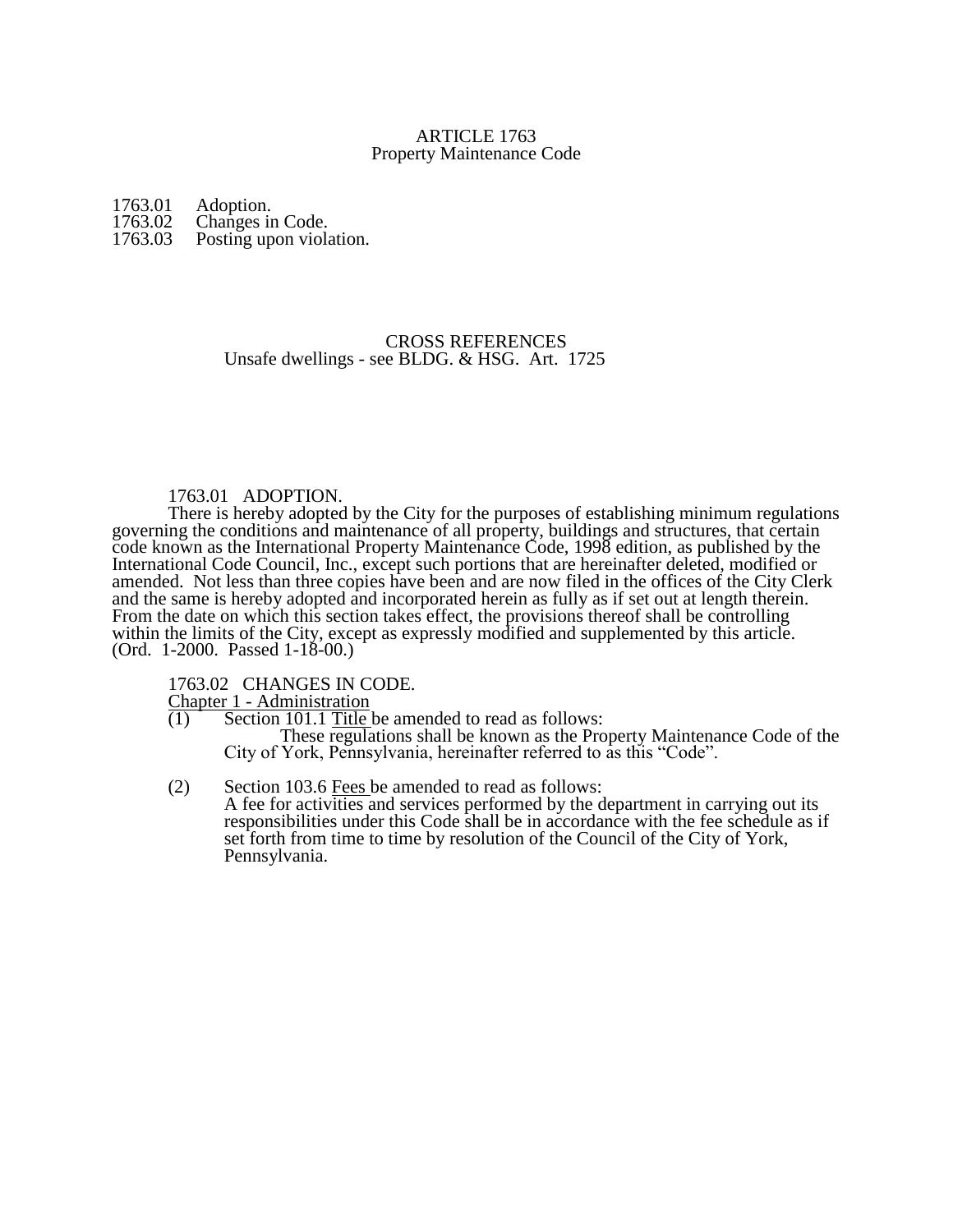- (3) Section 104.9 Enforcement Powers is hereby added to read as follows: The Code Official and the Building Code Official or their designees shall have the authority to enforce the provisions of this Code. When acting within the scope of their employment hereinunder, they shall have the powers of a police officer of the City, provided however, that under no circumstances shall they have the power to arrest. (Ord. 1-2000. Passed 1-18-00.)
- (4) Section 106. Violations.

106.1 Unlawful acts. It shall be unlawful for a person, firm or corporation to be in conflict with or in violation of any of the provisions of this code.

106.2 Notice of violation. The code official shall serve a notice of violation or order in accordance with Section 107.

106.3 Prosecution of violation. If the notice of violation is not complied with, the code official is authorized to institute the appropriate proceeding at law or in equity to restrain, correct or abate such violation, or to require the removal or termination of the unlawful occupancy of the structure in violation of the provisions of this code or of the order or direction made pursuant thereto. (Ord. 30-2008. Passed 8-19-08.)

106.4 Violation penalties. Any person who shall violate a provision of this code, or fail to comply with any of the requirements thereof or who shall erect, construct, alter or repair a building or structure in violation of an approved plan or directive of the code official, shall be guilty of a summary offense, punishable by a fine of not less than \$100.00 nor more than \$1000.00 for the first two continual and uncorrected violations and not exceeding five thousand dollars (\$5,000) for the third and any subsequent continual and uncorrected violation and the costs of prosecution, and in default of the payment thereof, shall be imprisoned for not more than ninety days (90 days). Each day that a violation continues after due notice has been served shall be deemed a separate offense. (Ord. 1-2009. Passed 1-6-09.)

106.5 Abatement of violation. The imposition of the penalties herein prescribed shall not preclude the legal officer of the jurisdiction from instituting appropriate action to restrain, correct or abate a violation, or to prevent illegal occupancy of a building, structure or premises, or to stop an illegal act, conduct, business or utilization of the building, structure or premises.

106.6 City's abatement of violation. In the event that the violation is not abated as ordered and within the time specified and no request for a hearing has been timely filed, the City shall have the authority, within the discretion of the code official or his designees, to abate the property violation. All costs for any such abatement, including any reasonable administrative fees, shall be the responsibility of the person who had been notified of the violation pursuant to Section 107. In the alternative, the costs for the abatement of the violation may be assessed against the property. (Ord. 30-2008. Passed 8-19-08.)

(5) 107.1.1 Exceptions to Notice Requirements. Violations of subsections 302.4, 302.3.2, 302.3.3 and 302.3.3.1 of the Property Maintenance Code shall be exempted from the notice requirements of this section and said violations shall be subject to immediate non-traffic summary citation. (Ord. 7-2014. Passed 3-18-14.)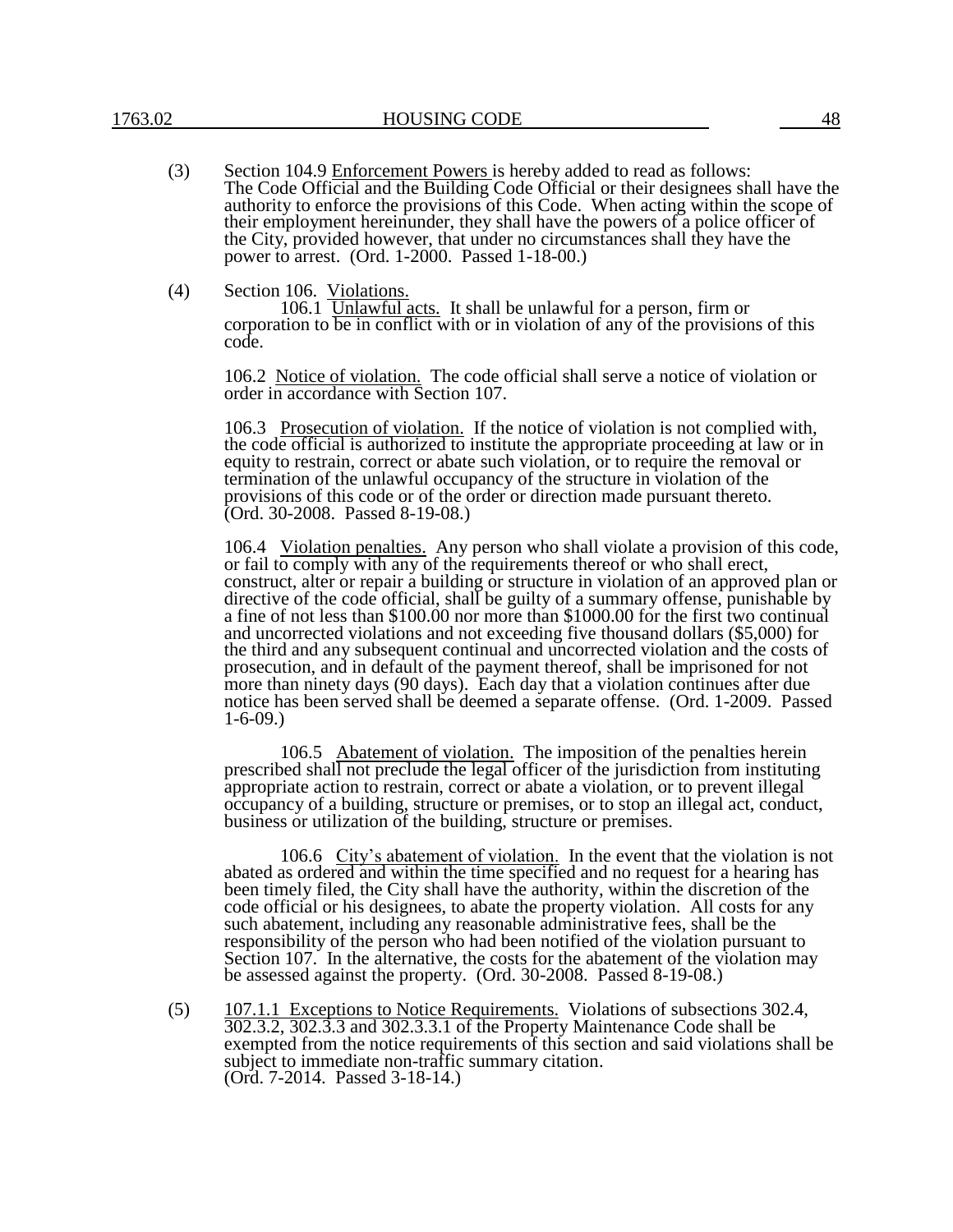(6) 108.2 Closing of Vacant Structures. If the structure is vacant and unfit for human habitation and occupancy, and is not in danger of structural collapse, the code official is authorized to post a placard of condemnation on the premises and order structure secured in accordance with §108.2.1 so as to not be an attractive nuisance. Upon failure of the owner to secure the premises in accordance with the requirements of §108.2.1 within the time specified in the order, the owner shall be subject to the penalty section of this code. Additionally, the code official may cause the premises to be closed through any available public agency or by contract or arrangement by private persons and the cost thereof shall be charged against the real estate upon which the structure is located and shall be a lien upon such real estate.

(Ord. 7-2014. Passed 3-18-14.)

108.2.1 Procedure for Closing of Vacant Structures. When the code official has ordered a structure closed pursuant to this section said structure shall be closed so that all windows and doors are boarded as described herein to prevent entry by unauthorized persons. All openings shall be fully covered with 3/4-inch thick wood structural panels cut to fit the door or window opening neatly. Each structural panel shall be secured by fastening 3/8-inch diameter carriage bolts through the wood panel to horizontal interior placed 2-inch by 4-inch solid sawn lumber cut 2 inches wider than the opening and placed 6 inches from the top and bottom of window openings and placed at 24 inch intervals in door openings. After alignment and pre-drilling, all bolts shall be secured between the outer wood panel and the inner 2-inch by 4-inch solid sawn framing material with appropriate washers and nuts. The last opening to be closed shall be a second story window secured from the outside with screws and marked appropriately. (Ord. 51-2006. Passed 7-5-06.)

(7) Section 109 - Emergency Measures

109.1 Imminent danger. When, in the opinion of the code official, there is imminent danger of failure or collapse of a building or structure which endangers life, or when any structure or part of a structure has fallen and life is endangered by the occupation of the structure, or when there is actual or potential danger to the building occupants or those in the proximity of any structure because of explosives, explosive fumes or vapors or the presence of toxic fumes, gases or materials, or operation of defective or dangerous equipment, the code official is hereby authorized and empowered to order and require the occupants to vacate the premises forthwith. Upon ordering the occupants to vacate the premises, the code official shall post at each entrance to such structure a notice that shall be substantially in the following form: "This Structure Is Unsafe and Its Occupancy Has Been Prohibited by the Code Official."

 $(a)$  In addition, when, in the opinion of the code official, there is a building or structure that poses an imminent danger as defined herein, the code official may, without prior notice or hearing, order that such action be taken, including, but not limited to: repair, replacement or destruction of any defective, illegal or unapproved equipment, as may be reasonably necessary to meet the emergency, and demolition, partial demolition or removal of any structure that is in imminent danger of failure, collapse, or which has already failed or collapsed either in whole or in part, or which is otherwise endangering the health, safety and welfare of the public or other property.

1763.02 HOUSING CODE 50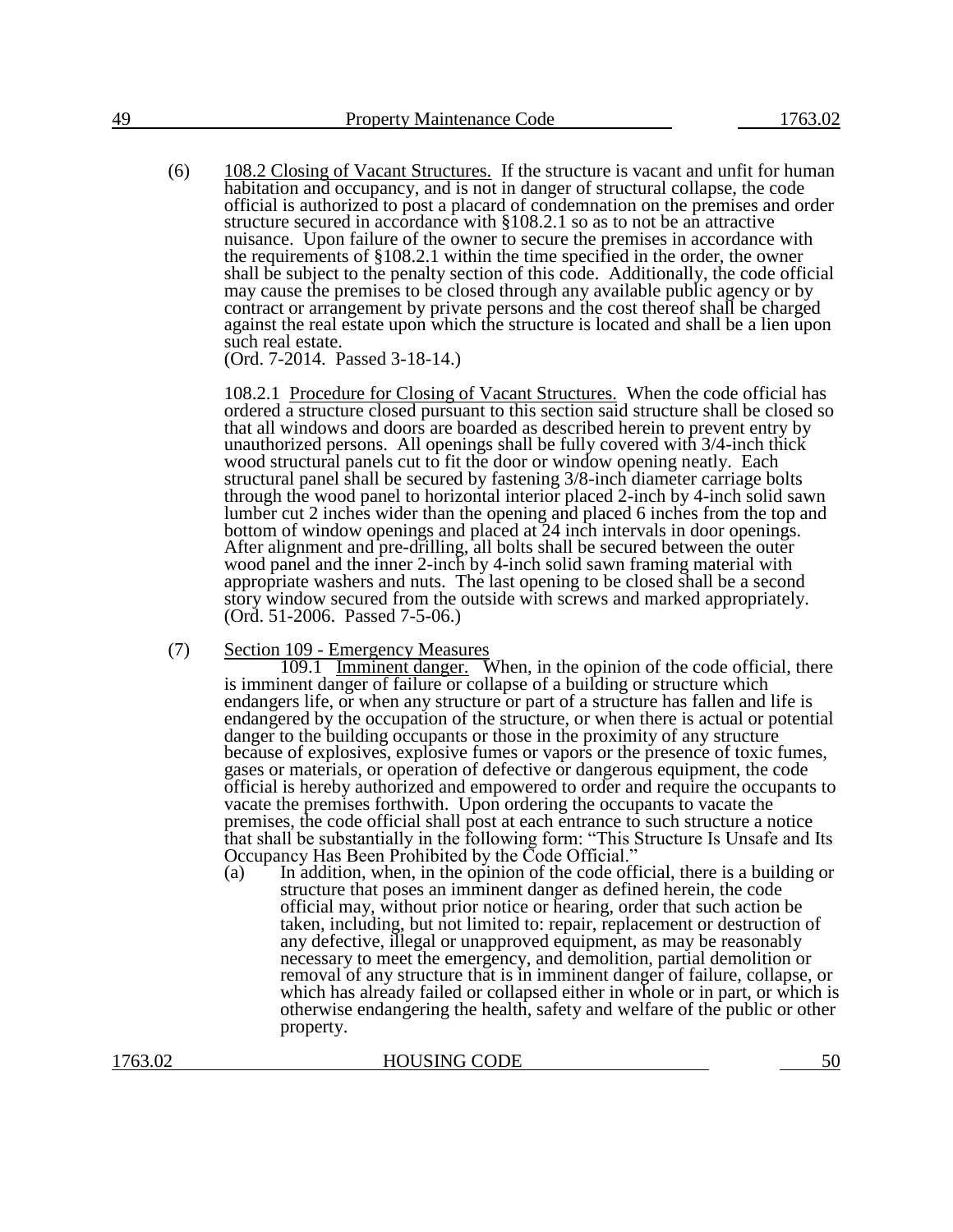- (b) It shall be unlawful for any person to enter such structure except for the purposes of securing the structure, making the required repairs, removing the hazardous condition or of demolishing the same.
- (c) The requirements in this section shall supersede or take precedence over the requirements established in any other City ordinance regarding demolition of a building to ensure the health, safety and welfare of the public or other property. (Res. 114-2008. Passed 8-19-08.)

109.2 Temporary safeguards. Notwithstanding other provisions of this code, whenever, in the opinion of the code official, there is imminent danger due to an unsafe condition, the code official may order the necessary work to be done, including the boarding-up of openings, to render such structure temporarily safe whether or not the legal procedure herein described has been instituted; and may cause such other action to be taken as the code official deems necessary to meet such emergency. (Ord. 7-2014. Passed 3-18-14.)

109.3 Closing streets. When necessary for the public safety, the code official may temporarily close structures and close, or order the authority having jurisdiction to close, sidewalks, streets, public ways and places adjacent to unsafe structures, and prohibit the same from being utilized. (Ord. 31-2008. Passed 8-19-08.)

109.4 Emergency repairs. For the purpose of this section, the code official may employ the necessary labor and materials to perform the required work as expeditiously as possible. (Ord. 7-2014. Passed 3-18-14.)

109.5 Costs of emergency work. Costs incurred in the performance of emergency work shall be paid by the jurisdiction. The legal counsel of the jurisdiction is hereby authorized to institute appropriate action against the owner of the premises where the unsafe structure or equipment is or was located for the recovery of such costs. The costs of the emergency work may also be assessed against the property.

109.6 Hearing. Any person ordered to take emergency measures shall comply with such order forthwith. Any person affected by emergency measures taken by the City pursuant to Section 109 or any person ordered to take action pursuant to this section shall thereafter, upon petition directed to the Appeals Board, be afforded a hearing as described in this code. (Ord. 31-2008. Passed 8-19-08.)

110.3 Failure to comply. If the owner of a premises fails to comply with a demolition order within the time prescribed, they shall be subject to the penalties provided for in Section 106.4 herein. Additionally, the code official shall in cooperation with the City Solicitor take any and all legal action to cause the owner to comply with said order.

After all legal means have been exhausted the code official may cause the structure to be demolished and removed, either through an available public agency or by contract or arrangement with private persons, and the cost of such demolition and removal shall be charged against the real estate upon which the structure is located and shall be a lien upon such real estate.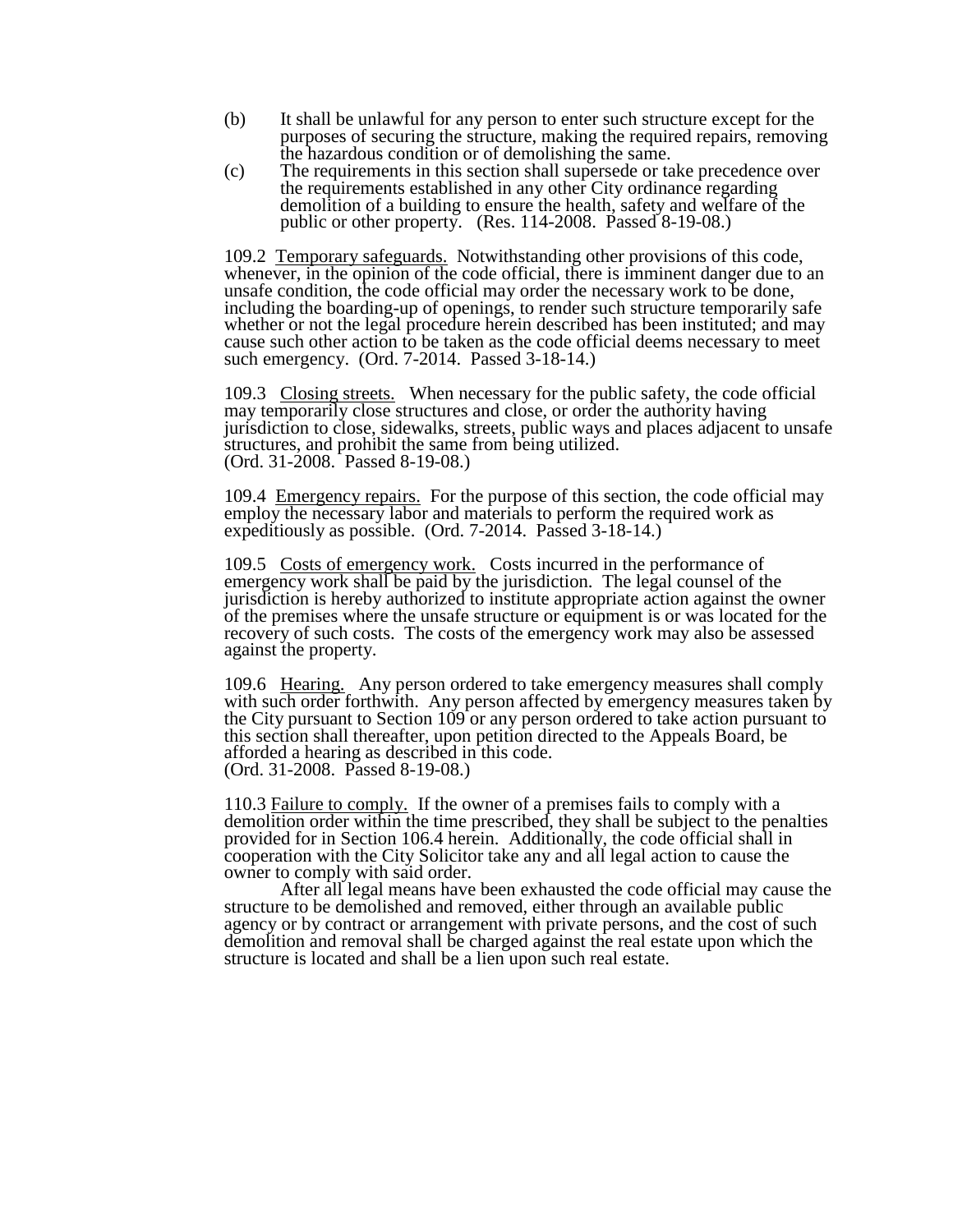| $ -$ | <b>Property Maintenance Code</b> | 1763.02 |
|------|----------------------------------|---------|
|      |                                  |         |

- (8) Section 111.0 Means of Appeal is hereby amended by deleting all existing text and adding the following section to read: Section 111.0 Means of Appeal. Any person shall have the right to appeal a decision by the Code Official to the Construction Board of Adjustment and Appeals as is otherwise provided for by the ordinances of the City of York, Pennsylvania. (Ord. 1-2000. Passed 1-18-00; Ord. 31-2008. Passed 8-19-08; Ord. 7-2014. Passed 3-18-14.)
- (9) 190.10 The notice of appeal shall be in writing and filed prior to the expiration of the original compliance period and in no case, longer than thirty (30) calendar days after noted of violation or the decision is rendered by the code officials or designees of the Department of Economic and Community Development and/or the Department of Fire/Rescue Services. The notice of appeal shall be filed in a form acceptable to the Board and shall be accompanied by the appropriate fee as is otherwise set forth by resolution of the Council. (Ord. 7-2014. Passed 3-18-14.)

Chapter 2 - Definitions

- $\overline{(1)}$  That Section 202 General Definitions be amended as follows:
	- (a) "Code Official" shall mean the Chief of the Department of Fire/Rescue Services or designee.
	- (b) "Building Code Official" shall mean the individual or designee who is charged with the enforcement and administration of the Building Code of the City of York. (Ord. 1-2000. Passed 1-18-00.)
	- (c) "Fossil fuel" shall mean coal, kerosene, oil, wood, fuel gases and other petroleum or hydrocarbon products which emit carbon monoxide as a byproduct of combustion.
	- (d) "Rubbish" shall mean combustible and noncombustible waste materials, except garbage; the term shall include the residue from the burning of wood, coal, coke, and other combustible materials, paper, rags, cartons, boxes, wood, excelsior, rubber, leather, branches, yard waste, metal cans, metals, mineral matter, glass, crockery and dust and other similar materials.
	- (e) "Sleeping unit" shall mean a room or space in which people sleep, which can also include permanent provisions for living, eating and either sanitation or kitchen facilities, but not both. Such rooms and spaces that are also a part of a dwelling unit are not sleeping units.
	- (f) "Yard waste" shall mean grass clippings, leaves, twigs, branches, and other garden refuse. (Ord. 12-2015. Passed 5-5-15.)

Chapter 3 - General Requirements

- $\overline{(1)}$  Section 302.1.1 Animal Carcasses be added to read as follows: The occupant shall keep that part of the exterior property which such occupant occupies or controls free of any putrid, unsound, or unwholesome bones, meats, hides, skins of the whole or any part of a dead animal, fish or fowl. (Ord. 1-2000. Passed 1-18-00.)
- (1.a) 302.3 Sidewalks and driveways. All sidewalks, walkways, stairs, driveways, parking spaces and similar areas shall be kept in a proper state of repair, maintained in a clean and sanitary condition, and maintained free from hazardous conditions. Stairs shall comply with the requirements of Sections 303.10 and 702.9. (Ord. 1-2010. Passed 2-3-10.)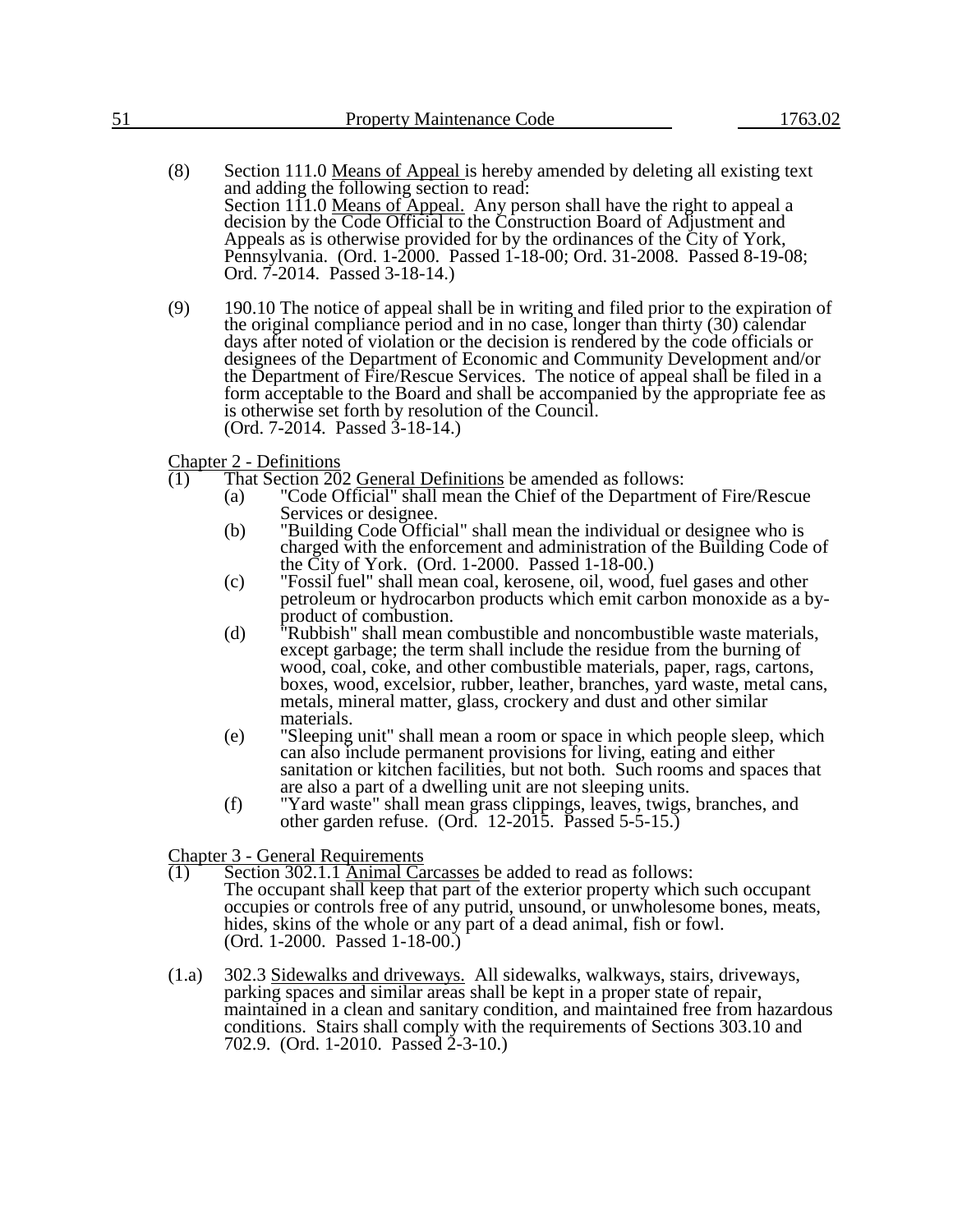- a. **Permitted displays** shall be: 1) associated with and be an accessory use to a retail establishment; 2) limited in length to 50% of the establishment's frontage on the sidewalk; and 3) shall not extend more than three (3) feet from the building line. In any case, a four (4) foot pedestrian area shall be maintained from the curb to the display area. If the minimum four (4) foot pedestrian area cannot be met, then a sidewalk display shall not be permitted at that location;
- b. **Prohibited Displays:** Auto parts and supplies, tires, building materials and supplies, machinery parts, hardware, household appliances, mattresses, janitorial supplies and equipment and upholstered furniture are not permitted to be displayed on City sidewalks;
- c. **Hazards:** Any display which poses a health, safety or environmental hazard is prohibited;
- d. **Display Removal:** The display shall be removed from the sidewalk during the hours the establishment is closed. (Ord. 11-2011. Passed 4-19-11.)
- (2) 302.3.2 Duty to Clear Snow and Ice; Responsibility.

The owner of every property fronting upon or alongside any street or highway in the City is hereby required to remove or cause to be removed from all sidewalks in front of or abutting such property, within twelve hours after snow has ceased to fall, a sufficient amount of snow and ice to leave a cleared pathway at least thirty-six inches in width for the entire length of that portion of the sidewalk in front of and abutting such property. The pathway shall run parallel to the curb or building line of such sidewalk except where a sidewalk is less than thirty-six inches in width, sufficient snow and ice shall be removed within such time to leave a cleared pathway wide enough to permit one pedestrian at a time to pass thereover. (Ord. 35-2009. Passed 10-6-09.)

#### (3) 302.3.3 Deposit of Removed Snow.

302.3.3 Deposit of removed snow. No person shall throw, cast or deposit the snow required to be removed by Section 302.3.1 in the roadbed of the street or highway adjoining such property, but is required to deposit the same upon the sidewalk along and immediately inside the curb thereof.

302.3.3.1 Deposit of other snow. No person shall deposit snow cleared/removed from parking lots, private property or that snow removed along streets or highways to create parking spaces into the roadbed of the street or highway adjoining such parking lot, private property or parking space. Snow cleared/removed from parking lots or private property shall be piled on such parking lot or private property or shall be hauled away. Snow cleared/removed from parking spaces shall be deposited in accordance with Section 302.3.3 of this code. For the purposes of this section, the owner of any parking lot or private property shall be responsible for the actions of any person or persons employed or contracted with to clear/remove snow.

(Ord. 7-2014. Passed 3-18-14.)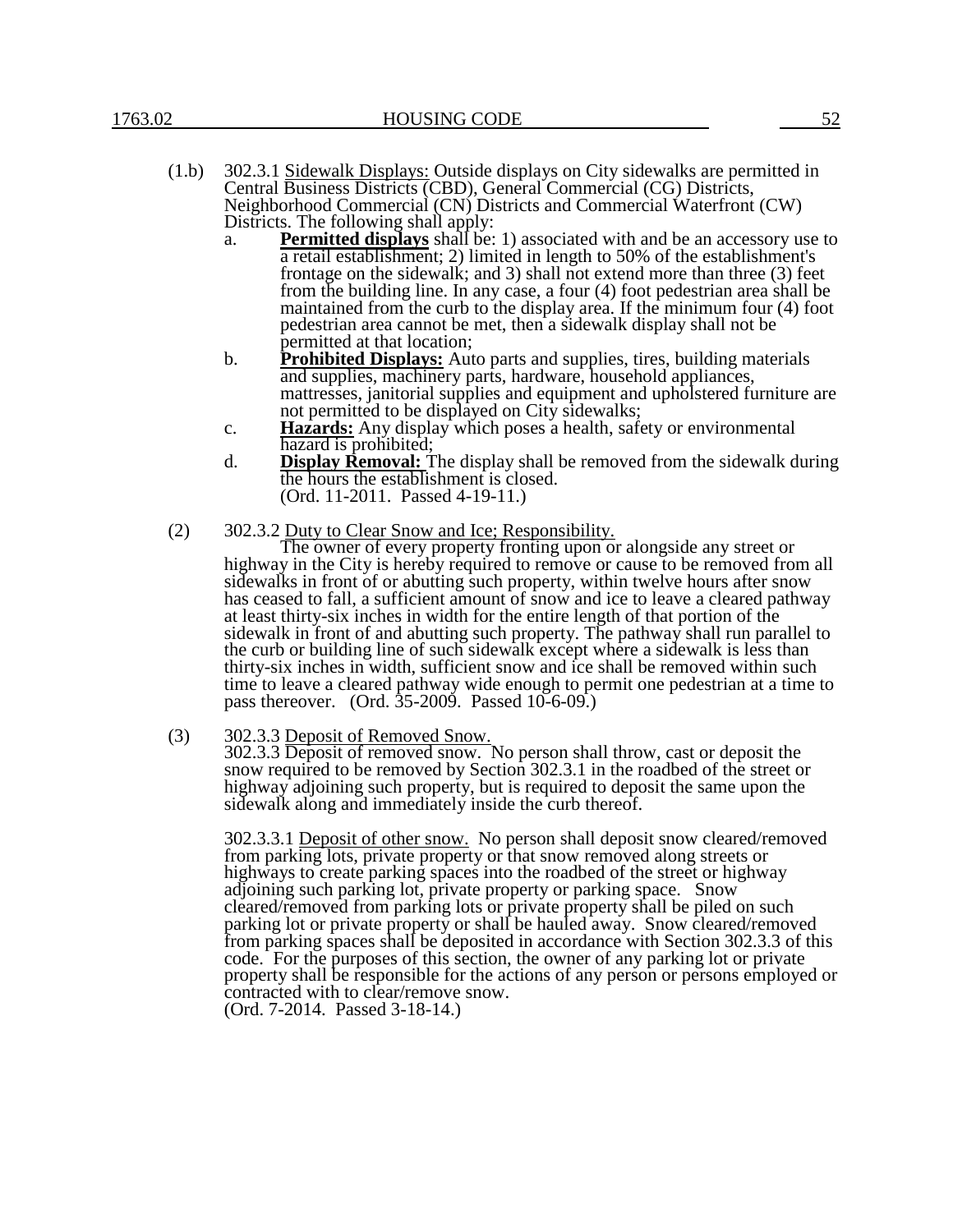- (4) 302.3.4 Removal by City in Event of Delinquency. In any case where the owner, occupant or tenant fails, neglects or refuses to comply with any of the provisions of this article within the time limit prescribed therein, the City authorities may proceed immediately to clear all snow and/or ice from the sidewalk of such delinquents, and to collect the expenses thereof, with any additional amount allowed by law, from such owner, occupant or tenant, as the case may be. Such action may be in addition to any fine or penalty imposed under the provisions of this article. (Ord. 18-2003. Passed 5-21-03.)
- (4.a) 302.7.2: Fences:
	- (a) **Height Limitations**: Maximum fence height limitations are regulated as follows: A. Residential districts - 6 feet; B. Commercial and industrial districts - 8 feet; C. All other districts - 10 feet.
	- (b) **Hazardous Attachments:** No fence in a residential district may be constructed of or topped by barbed wire or similar hazardous attachments. Fences in commercial or industrial districts may be topped with no more than three strands of barbed wire or with wrought iron spikes. Barbed wire may be used in any other district only if the Zoning Hearing Board grants a special exception.
	- (c) **Electrification:** No fence in any zoning district may be electrified in any way.
	- (d) **Yard Provisions**: Yard provisions shall not apply to hedges, fences or walls six or less feet in height above the natural grade in residential areas and fences eight or less feet in commercial and industrial districts. (Ord. 11-2011. Passed 4-5-11.)
- (5) 302.8 Motor Vehicles. Except as provided for in other regulations, no inoperative, unlicensed, currently unregistered or uninspected motor vehicle shall be parked, kept or stored on any premises, and no vehicle shall at any time be in a state of major disassembly, disrepair, or in the process of being stripped or dismantled. No off-street parking of any motor vehicle shall be allowed on an unimproved yard.

## **Exceptions(s):**

- $(1)$  A vehicle of any type is permitted to undergo major overhaul, including body work, provided that such work is performed inside a structure or similarly enclosed area designed and approved for such purposes.
- (2) One inoperative, unlicensed, currently unregistered or uninspected motor vehicle may be stored in a fully enclosed exterior structure which is maintained in good repair, structurally sound, and sanitary so as not to pose a threat to the public health, safety or welfare.
- (3) One inoperative, unlicensed, currently unregistered or uninspected motor vehicle may be stored under a carport which is maintained in good repair, structurally sound, and sanitary so long as the vehicle is completely covered with a vehicle cover specifically manufactured specifically for this purpose.
- (4) Emergency vehicles are exempt from this provision.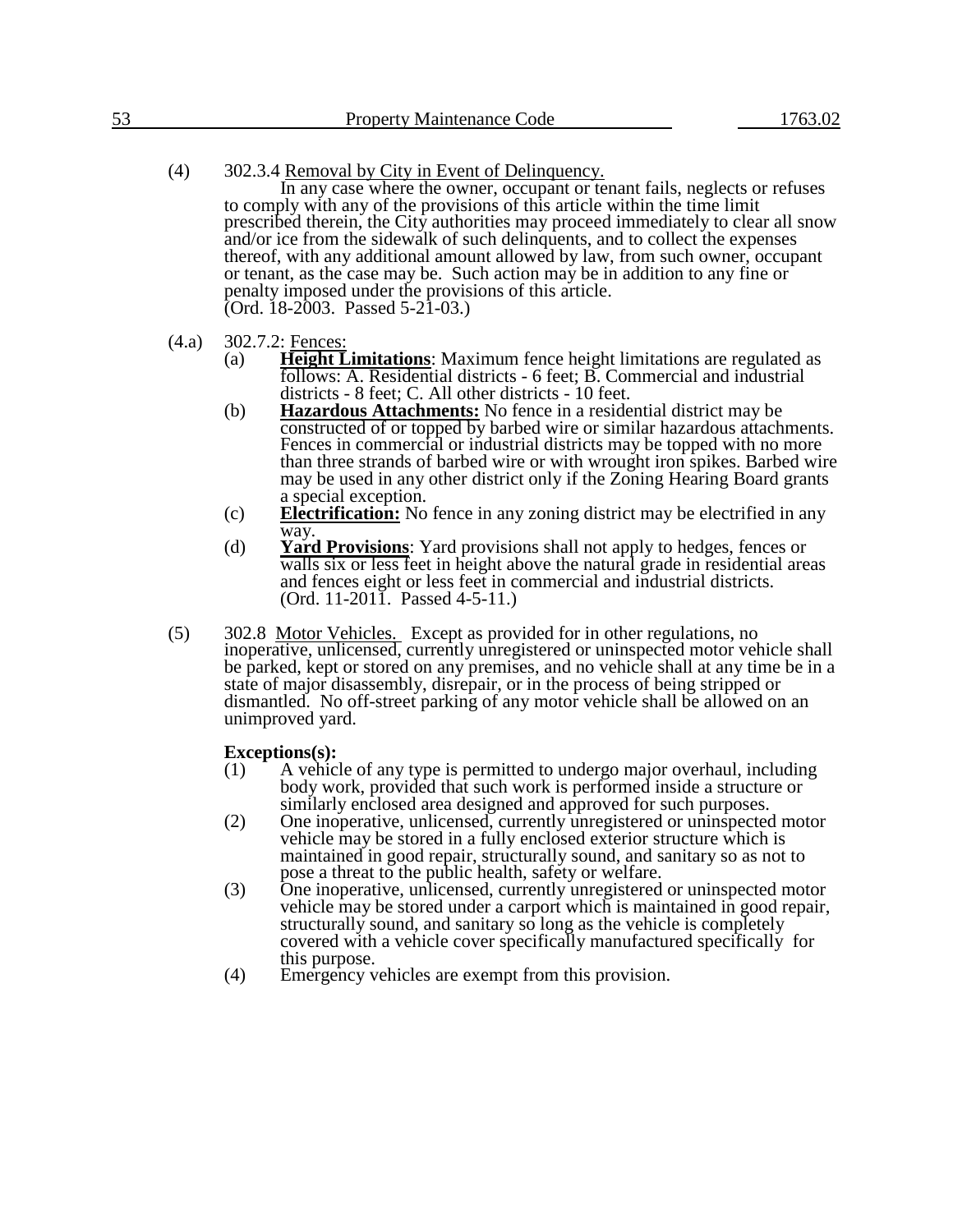- (5.a) 302.9 Defacement of property. No person shall willfully or wantonly damage, mutilate or deface any exterior surface of any structure or building on any private or public property by placing thereon any marking, carving, or graffiti. It shall be the responsibility of the owner to restore said surface to an approved state of maintenance and repair.
	- **302.9.1 Signs:** The following signs and/or placement of signs shall be considered defacement of property and prohibited whether a permit is required or not:
		- **Signs on Trees, Utility Poles:** Signs attached or painted to any tree, shrub, rock or other natural object, telegraph, electric light or other utility pole on any street in the City are prohibited without the owner or City's consent.
		- **Signs Within Street Lines, Signs On Public Property:** Signs except those of a duly constituted governmental body, including traffic signs and similar regulating notice, shall not be allowed within street lines or on public property.
		- **Sign Placement Responsibility:** Any individual, organization, or company placing signs on inappropriate or prohibited areas is in violation of this subsection.
- (6) 302.10 Refrigerators and Freezers be added to read as follows: All refrigerators and freezers which are no longer in active service shall have the doors removed or otherwise be secured to prevent access by any individual to the interior.
- (7) 302.11 Junkyards be added to read as follows: Except as provided for in other regulations, no premises or properties shall be used or maintained as junk yards, or dumping grounds, or for the wrecking or disassembling of automobiles, trucks, tractors, or machinery of any kind, or for the storing or leaving of worn-out, wrecked, or abandoned automobiles, trucks, tractors or machinery of any kind, or of any of the parts thereof or for the storing or leaving of any machinery or equipment used by contractors or builders or by other persons.
- (7.a) 302.12 Swimming pools. Swimming pools shall be maintained in a clean and sanitary condition and in good repair.

302.12.1 Private Swimming Pool: A private swimming pool may be erected in a rear or side yard, in any district in which it is permitted, provided it complies with the following conditions:

- i) Location: Pools in excess of a design depth of three (3) feet and erected on a lot of any width shall be located at least five (5) feet from the rear and side property line and ten (10) feet from the principal building, with the following exceptions:
	- (1) Pools that have a design depth from eighteen (18) inches to and including three (3) feet in depth and erected on a lot eighteen (18) feet wide or greater shall be located ten (10) feet from the principal building and at least three (3) feet from the rear and side property lines.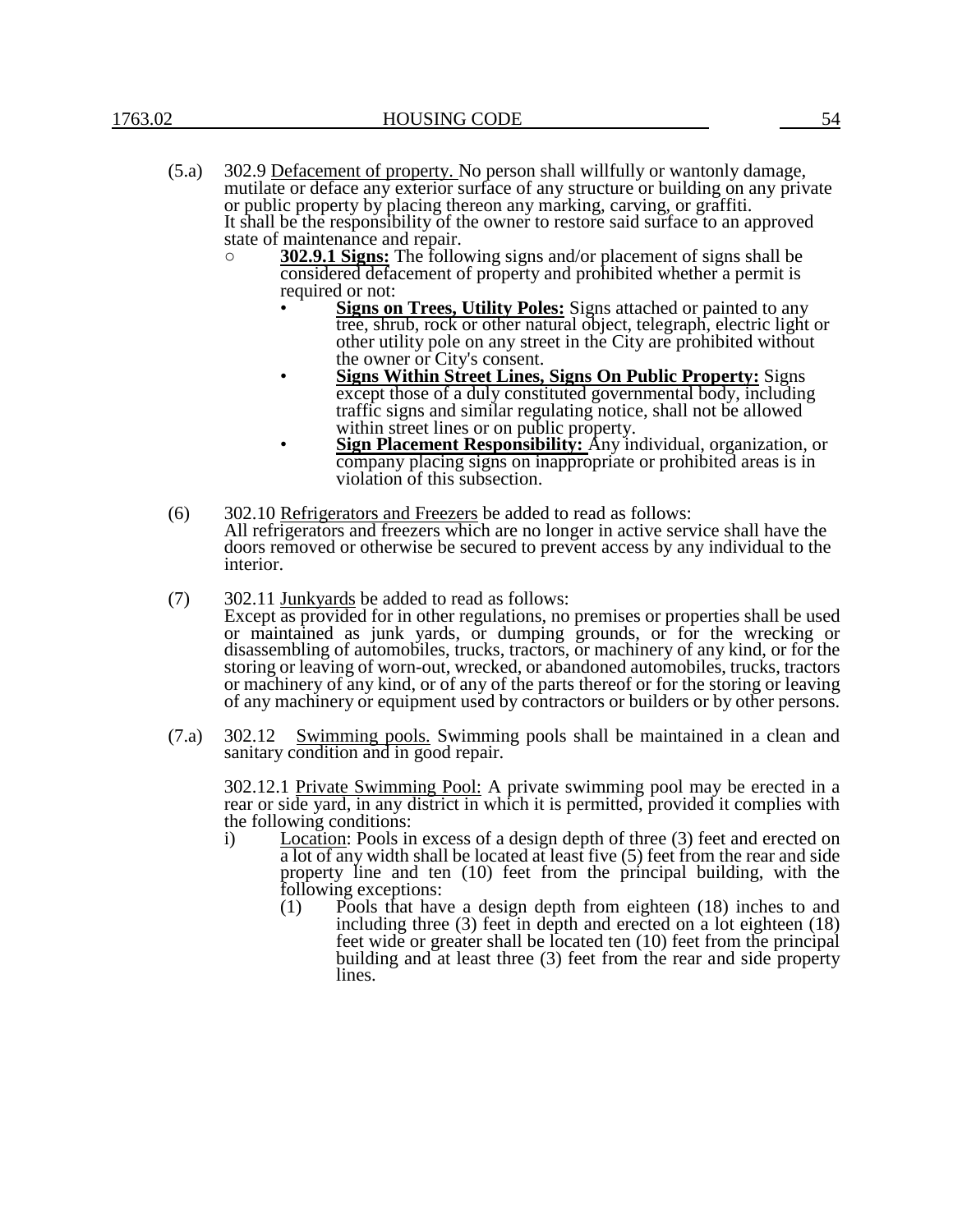- (2) Pools that have a design depth from eighteen (18) inches to and including three (3) feet in depth and erected on a lot less than eighteen (18) feet wide shall be located at ten (10) feet from the principal building and at least one (1) foot from the other side property line, provided that a six (6) foot high solid masonry or solid wooden fence be erected along at the property line on the side of the pool with the one (1) foot setback. The remainder of the pool area shall be enclosed in accordance with subsection 302.12.1(iv) hereof.
- ii) Nuisance or Hazard: It shall be suitably designed and located so as not to become a nuisance or hazard to adjoining property owners or the public. Outdoor lights, if used, shall be shielded and not reflected toward adjacent residential properties;
- iii) Drainage: Provision shall be made for drainage of the pool and back-wash water disposal. The use of open fields, lawns or dry wells shall be permitted for this purpose provided they meet the requirements of the Pennsylvania Department of Environmental Protection. Water shall not be emptied onto public roads or adjoining land belonging to others;
- iv) Enclosure: The entire pool area shall be enclosed with a chain link, solid masonry, or solid wooden fence, or picket fence having spacing no greater than four (4) inches, at least four (4) feet in height including a gate with a self-locking and closing device to permit the pool to be locked and secured when not in use. The locking device shall be located at least four (4) feet above ground level;
- v) Additional: All other aspects of swimming pool installation, security and maintenance shall be in accordance with the PA Uniform Construction Code, as adopted by the City in the Codified Ordinances. (Ord. 11-2011. Passed 4-19-11.)
- (7.b) 302.13 Furniture: Other than furniture contained within a structure, use or storage of furniture which is not designed or constructed for exterior use is prohibited in exterior property areas.
- (8) Section 303.15 Insect Screens be amended to read as follows: During the period of May 1 to September 30, every door, window or other outside opening required for ventilation of habitable rooms, food preparation areas, food service areas, or any areas where products to be included or utilized in food for human consumption are processed, manufactured, packaged or stored, shall be supplied with approved tightly fitting screens of not less than 16 mesh per inch  $(16$  mesh per  $25$  mm) and every swinging door shall have a self-latching device in good working condition.

Exception: Screen doors shall not be required where other approved means, such as air curtains or insect repellant fans, are employed.

(Ord. 1-2000. Passed 1-18-00; Ord. 18-2003. Passed 5-21-03; Ord. 1- 2010. Passed 2-3-10; Ord. 5-2011. Passed 2-15-11; Ord. 11-2011. Passed 4-19- 11.)

(9) 306.1 Infestation. All structures shall be kept free from insect and rodent infestation. All structures or premises in or on which insects or rodents are found shall be promptly exterminated by approved processes that will not be injurious to human health. After extermination, proper precautions shall be taken to prevent re-infestation.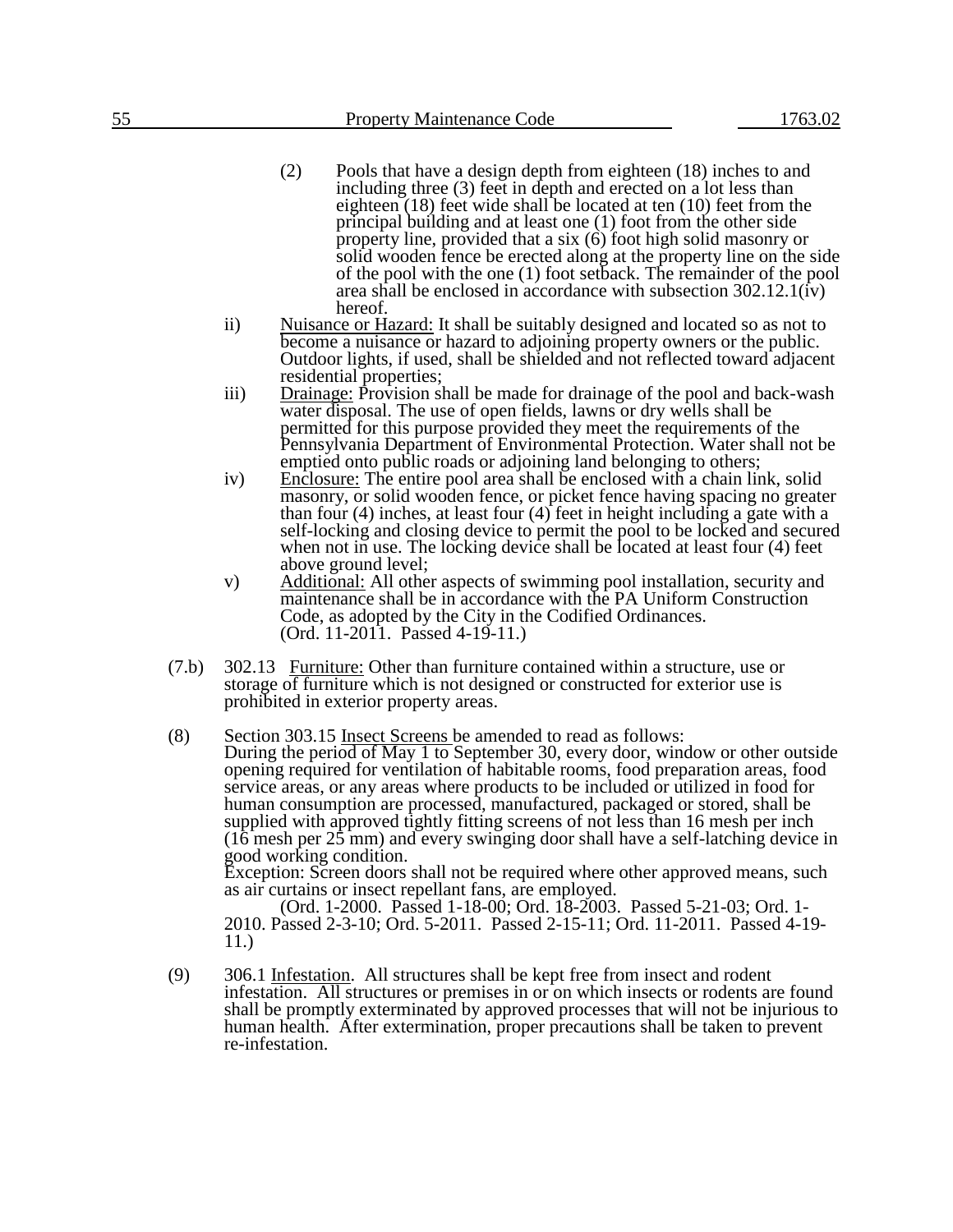306.2 Owner. The owner of any structure or premises shall be responsible for extermination within the structure or on the premises prior to leasing the structure or premises.

306.3 Single occupant. The occupant of a one family or of a single-tenant nonresidential structure shall be responsible for extermination.

Exception: The owner shall be responsible for extermination for the first ninety (90) days of tenancy.

306.4 Multiple occupancy. The owner of a structure containing two or more dwelling units, a multiple mixed use occupancy, a rooming house or a nonresidential structure shall be responsible for extermination in any unoccupied units, the public or shared areas of the structure and exterior property. If an infestation involves more than one unit of the structure or involves one unit and the public and/or shared areas, the owner shall be responsible for extermination of the entire structure and/or premises. If infestation is caused by failure of an occupant to prevent such infestation in the area occupied, the occupant(s) shall be responsible for extermination.

Exception: The owner shall be responsible for extermination for the first ninety (90) days of tenancy.

306.5 Occupant. The occupant of any structure shall be responsible for the continued rodent and pest-free condition of the structure or premises.

Exception: Where the infestation is caused by defects in the structure or premises, the owner shall be responsible for extermination.

306.6 Vacant structures. The owner of a vacant structure or premises is responsible for the extermination within the structure and the exterior property areas.

306.7 Extermination. Extermination required by this section or resulting from orders issued under this section shall be performed by a licensed pest control company or any person licensed to perform such extermination. A receipt from a licensed pest control company or person shall be required as proof of extermination. When extermination is performed by a licensed person in the employ of the owner a written statement from such employee stating the extermination measures taken shall be required as proof of extermination.

306.8 Failure to exterminate. Failure of the responsible party to have a property exterminated as required by this section or as a result of orders issued under this section shall render the structure unfit for human occupancy as provided for in Section 108.1.3 and said structure shall be condemned in accordance with Section 108.1 and shall be ordered vacated. Occupancy shall not again be permitted until extermination has been performed in accordance with this section. This requirement shall be in addition to the penalties provided for in Section 106.4 (Ord. 7-2014. Passed 3-18-14.)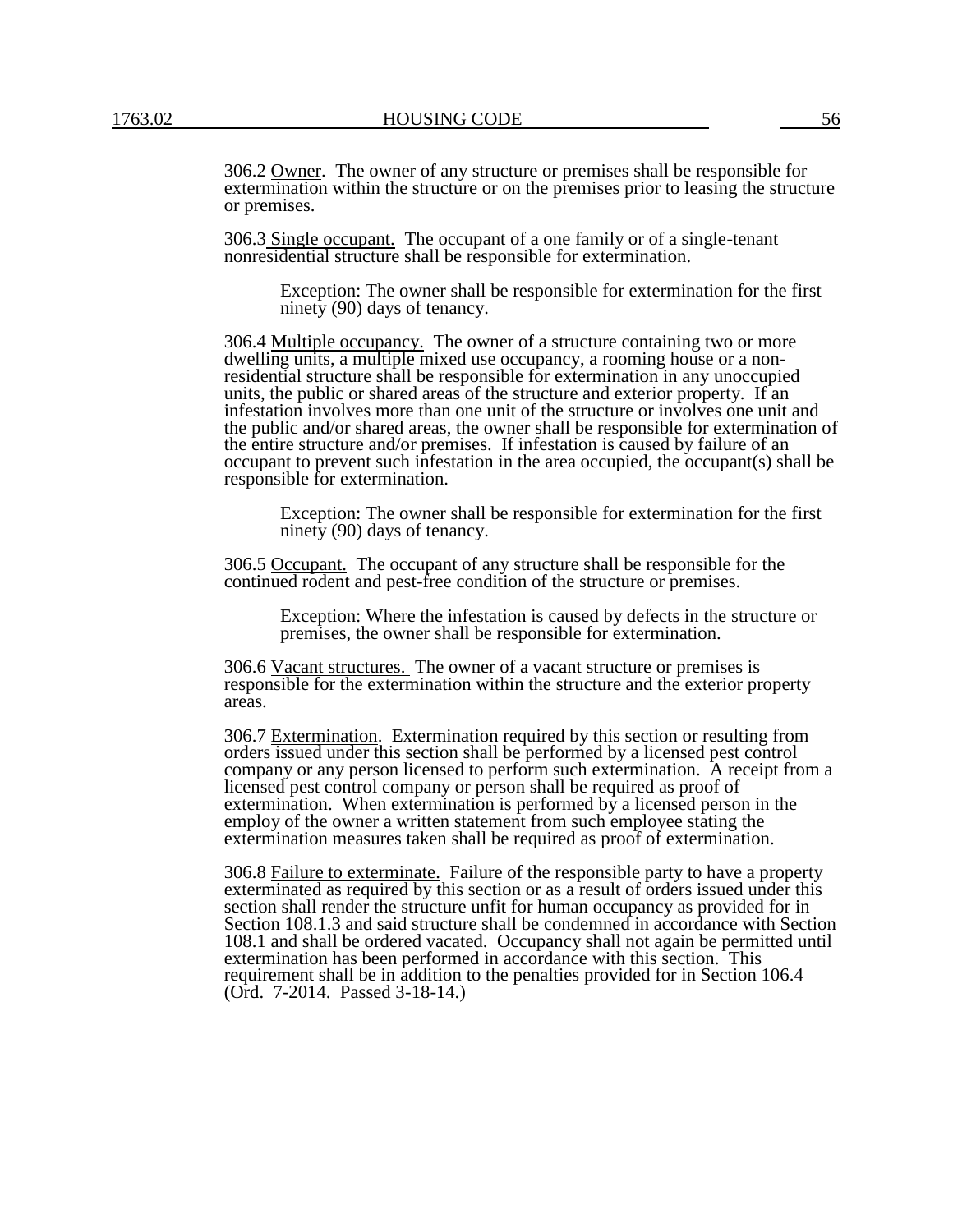Chapter 4 Light, Ventilation and Occupancy Limitations

- $\overline{(1)}$  Section 404.4.2 Access from bedrooms be amended to read as follows: Bedrooms shall not constitute the only means of access to other bedrooms or habitable spaces and shall not serve as the only means of egress from other habitable spaces. Exception #1: Units that contain fewer than two bedrooms. (Ord. 1-2000. Passed 1-18-00.) Exception #2: Existing residential occupancies as defined in the current edition of the International Code Council International Building Code, as adopted by the Uniform Construction Code as adopted by the Commonwealth of Pennsylvania and the City of York, Pennsylvania.
- $(2)$  Section 404.4.3 Water closet accessibility be amended to read as follows: Every bedroom shall have access to at least one water closet and one lavatory without passing through another bedroom. Every bedroom in a dwelling unit shall have access to at least one water closet and lavatory located in the same story as the bedroom or an adjacent story. (Ord. 1-2000. Passed 1-18-00.) Exception: Existing residential occupancies as defined in the current edition of the International Code Council International Building Code as adopted by the Uniform Construction Code as adopted by the Commonwealth of Pennsylvania and the City of York, Pennsylvania.

# Chapter 5 Plumbing Facilities and Fixture Requirements<br>(1) Section 506 Sanitary Drainage System 506.1 Gen

Section 506 Sanitary Drainage System 506.1 General be amended to read as follows:

All plumbing fixtures shall be properly connected to a public sewer system.

(2) Section 506.3 Cesspools be added to read as follows: No person shall construct or place or cause to be constructed or placed on any premise or property any cesspool, privy, vault, dump, or pit of like purpose, nor allow or cause any plumbing fixtures to be connected to such. (Ord. 1-2000. Passed 1-18-00.)

Chapter 6 Mechanical and Electrical Requirements<br>(1) 602.2 Residential occupancies. Dwellings s

- (1) 602.2 Residential occupancies. Dwellings shall be provided with heating facilities capable of maintaining a room temperature of  $68^{\circ}$  F (20 $^{\circ}$  C) in all habitable rooms, bathrooms and toilet rooms based on the winter outdoor design temperature for the locality indicate in Appendix D of the plumbing code. (Ord. 7-2014. Passed 3-18-14.)
- (2) Section 602.3 Heat Supply be amended to read as follows: Every owner and operator of any building who rents, leases or lets one or more dwelling unit, rooming unit, dormitory or guestroom on terms expressed or implied, to furnish heat to the occupants thereof shall supply heat during the period of October 1 to April 30 inclusive to maintain a temperature of not less than sixty-eight degrees Fahrenheit (twenty degrees Centigrade) in all habitable rooms, bathrooms and toilet rooms. Exception: When the outdoor temperature is below the winter outdoor design temperature for the City of York, Pennsylvania, maintenance of the minimum room temperature shall not be required provided that the heating system is operating at its full design capacity. The winter outdoor design temperature for the City of York, Pennsylvania shall be as indicated in the Appendix D of the International Plumbing Code as is otherwise adopted by the City of York, Pennsylvania.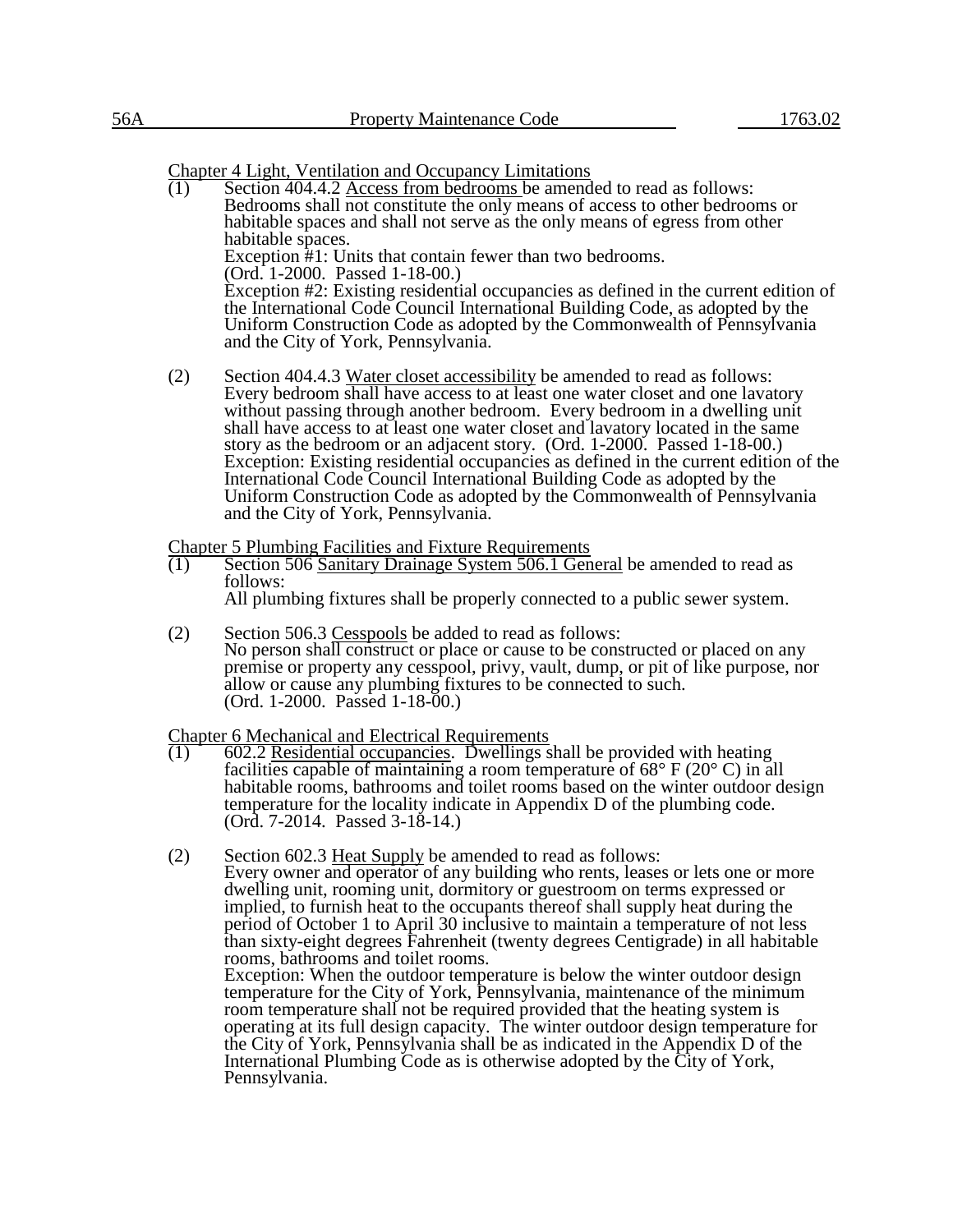| (3) | Section 602.4 Occupiable work spaces be amended to read as follows:                                                             |
|-----|---------------------------------------------------------------------------------------------------------------------------------|
|     | Indoor occupiable work areas shall be supplied with heat during the period                                                      |
|     | of October 1 to April 30 inclusive to maintain a temperature of not less than sixty-                                            |
|     | eight degrees Fahrenheit (twenty degrees Centigrade) during the period the spaces                                               |
|     | are occupied.                                                                                                                   |
|     | Exception #1: Processing, storage, and operation areas that require cooling or                                                  |
|     | special temperature conditions.                                                                                                 |
|     | Exception $#2$ : Areas in which persons are primarily engaged in vigorous physical<br>activities. (Ord. 5-2011. Passed 3-1-11.) |

Chapter 7 Fire and Life Safety Requirements<br> $(1)$  701.1 Scope. The provisions of this c

- (1) 701.1 Scope. The provisions of this chapter shall govern the minimum conditions and standards for fire and life safety relating to structures and exterior premises, including fire and life safety facilities and equipment to be provided.
- (2) 701.2 Responsibility. The owner of the premises shall provide and maintain such fire and life safety facilities and equipment in compliance with these requirements. A person shall not occupy as owner or occupant or permit another person to occupy any premises that do not comply with the requirements of this chapter.
- (3) Section 702.3 Number of exits is amended by adding the following additional exceptions to read:<br>5. Use Groups
	- Use Groups R-2, R-3 and R-4 which are existing on the effective date of this ordinance and are equipped with properly installed and maintained single or multiple station smoke alarms.
- (4) Section 705.5 Tests and Maintenance is added to read as follows: All single and multiple station smoke alarms shall be tested and maintained in accordance with the BOCA National Fire Prevention Code, as is
	- otherwise adopted by the City of York, Pennsylvania.
	- (Ord. 1-2000. Passed 1-18-00.)
- (5) Section 706 Life Safety Systems.

706.1 General. All systems, devices and equipment intended to detect carbon monoxide, noxious/poisonous gasses or other threats to life safety shall be installed and maintained in accordance with manufacturer's recommendations and any applicable code as identified in this section.

(Ord. 12-2015. Passed 5-5-15.)

706.2 Carbon monoxide detectors. All tenant occupied residential structures that have fire places, fossil fuel burning heaters, water heaters or fireplaces shall be equipped with single or multiple station carbon monoxide detectors complying with the American National Standard for Carbon Monoxide Alarms (ANSI/UL2304) and The American National Standard for Gas and Vapor Detectors and Sensors (ANSI/UL2075) as required by this section. (Ord. 25-2015. Passed 10-6-15.)

Exception: Combination carbon monoxide/smoke detectors meeting the following may be installed:

- 1. Shall comply with the American National Standard for Single and Multiple Station Carbon Monoxide Alarms (ANSI/UL2034) and the American National Standard for Single and Multiple Station Smoke Alarms (ANSI/UL217).
- 2. Shall comply with the American National Standard for Gas and Vapor Detectors and Sensors (ANSI/UL/2075) and the American National Standard for Safety for Smoke Detectors for Fire Alarm Systems (ANSI/UL268).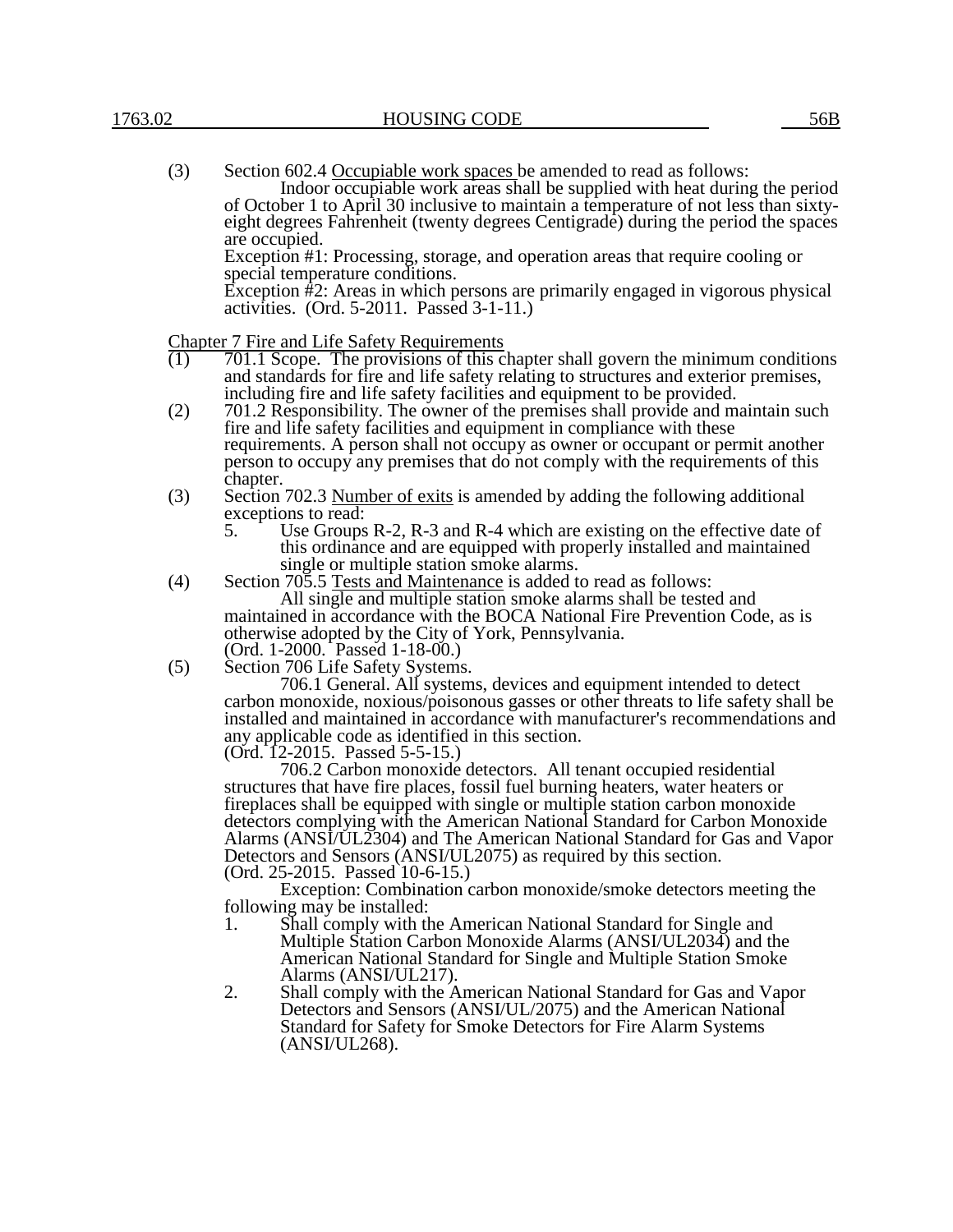3. Shall emit an alarm in a manner that clearly differentiates between the detection of the presence of carbon monoxide and the detection of the presence of smoke.

706.2.1 Installation. All detectors shall be installed in accordance with the Pennsylvania Carbon Monoxide Alarm Standards Act (Act of Dec. 18, 2013, P.L. 1229, No. 121), this section and the manufacturer's recommendations. (Ord. 12-2015. Passed 5-5-15.)

706.2.1.1 Detector locations. Carbon monoxide detectors shall be installed in the following locations:

- 1. In the immediate vicinity of all fossil fuel burning heaters, water heaters or fireplaces.
- 2. In the vicinity of all sleep rooms or areas.

Note: If requirements of the above cited references conflict, the most restrictive requirement shall apply. (Ord. 25-2015. Passed 10-6-15.)

706.2.2 Power source. The power source for carbon monoxide detectors shall be either AC primary power source or a monitored battery primary power source.

706.2.3 Tampering. Anyone tampering or interfering with the effectiveness of a carbon monoxide detector shall be in violation of this code.

706.2.4 Tests and maintenance. All single and multiple station carbon monoxide detectors shall be tested and maintained in accordance with the manufacturer's recommendations but in no circumstance tested less than once each month.

706.2.5 Responsibility. Owner and tenant responsibilities shall be as follows, regardless of any lease agreement(s):

706.2.5.1 Owner's responsibilities. The owner of a tenant occupied residential dwelling shall:

- 1. Install approved and operating carbon monoxide detectors in accordance with this section.
- 2. Ensure that carbon monoxide detectors are installed and operating in accordance with this section prior to the commencement of new occupancy of the dwelling.
- 3. Instruct each new tenant on the operation, testing and battery replacement of the carbon monoxide detectors within the dwelling. (Ord. 12-2015. Passed 5-5-15.)
- 4. Not be responsible for the maintenance, repair or replacement of an approved carbon monoxide alarm or the care and replacement of batteries while the building is occupied. Responsibility for maintenance and repair of carbon monoxide alarms shall revert to the owner of the building upon vacancy of the rental property. (Ord. 20-2015. Passed 8-18-15.) 706.2.5.2 Tenant's responsibilities. The tenant of every dwelling unit shall:
- 1. Keep and maintain carbon monoxide detectors in good repair.<br>2. Test each carbon monoxide detector in accordance with the
- Test each carbon monoxide detector in accordance with the
- manufacturer's recommendations and the requirements of this section. 3. Immediately replace any carbon monoxide detector that is stolen, removed
- or rendered inoperable or ineffective due to willful or negligent damage.
- 4. Immediately notify the owner in writing of any missing, defective or malfunctioning carbon monoxide detector(s).
- 5. Replace batteries as needed.
- 6. Pay for any re-inspection fee or fines issued by the City of York as a result of tenant's failure to uphold their responsibilities in this section.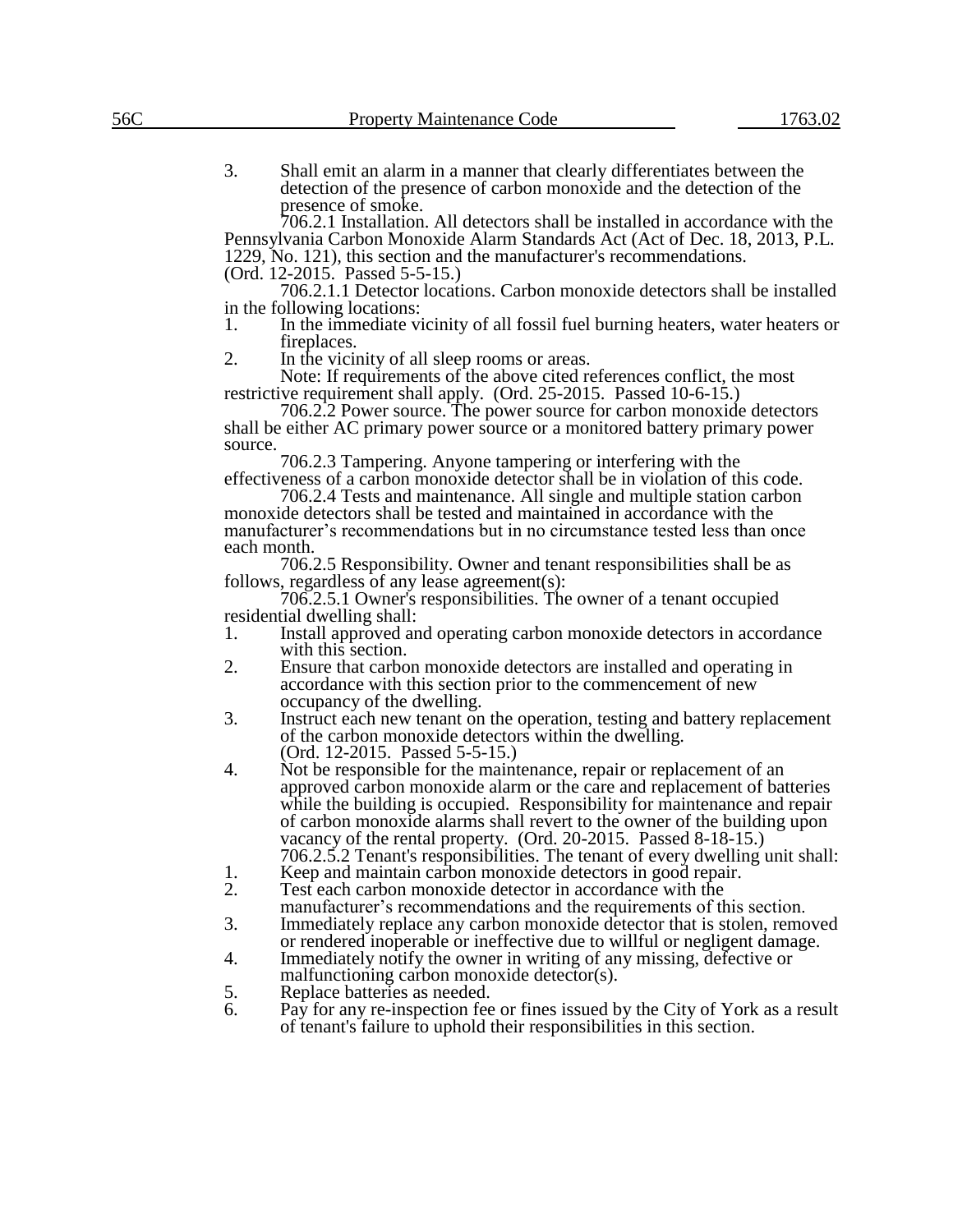706.2.5.3 Owner/Occupant responsibilities. Any person that occupies a residential dwelling as the owner/occupant shall bear the responsibilities of both the owner and tenant as described above. (Ord. 12-2015. Passed 5-5-15.)

## Chapter 8 Referenced Standards

This chapter lists the standards that are referenced in various sections of this document. The standards are listed herein by the promulgating agency of the standard, the standard identification, the title, and the section or sections of this document that reference the standard. All referenced standards shall be the most current edition as adopted by the Uniform Construction Code of the Commonwealth of Pennsylvania and the City of York, Pennsylvania. The application of the referenced standards shall be as specified in Section 102.8.